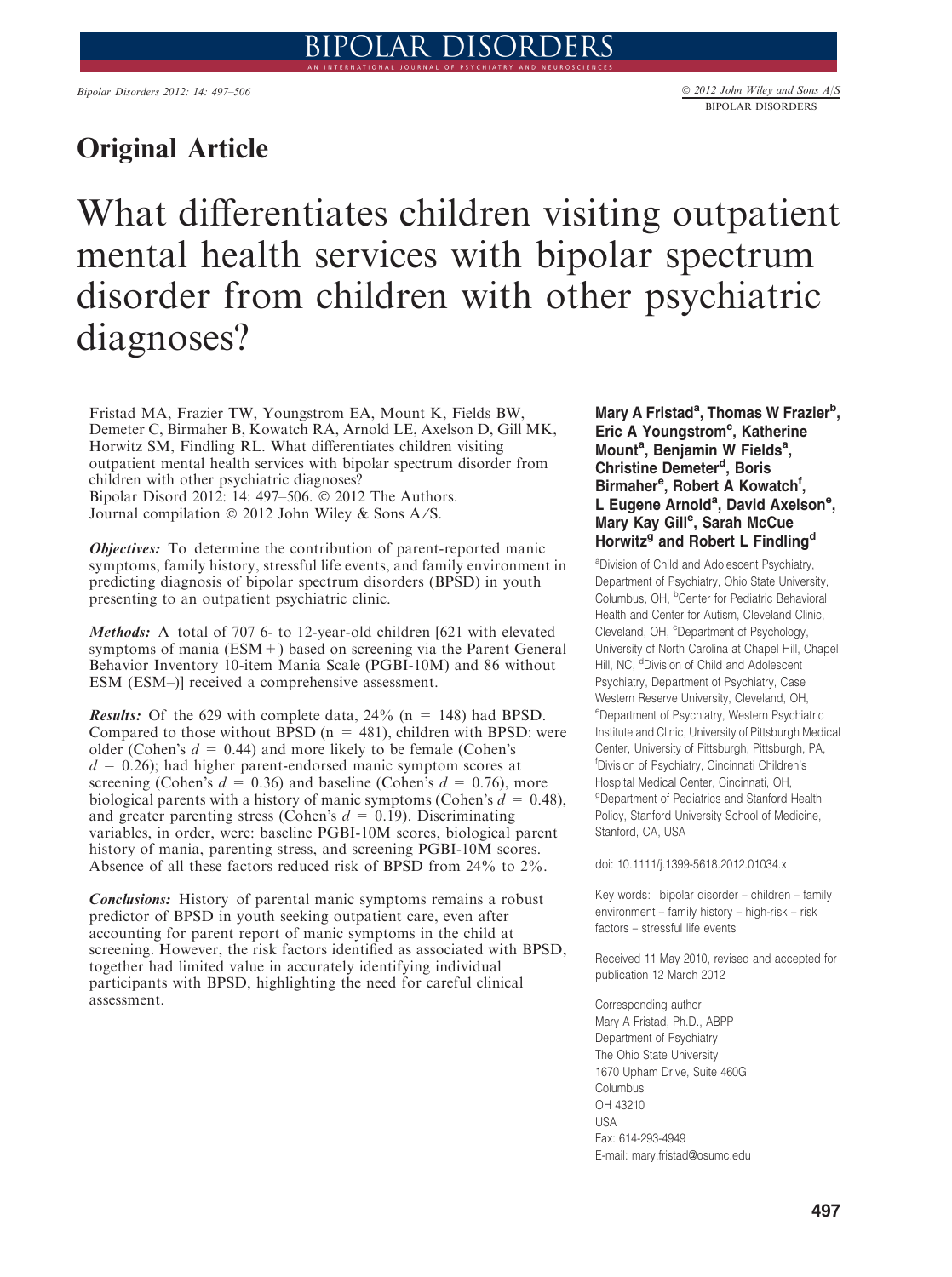Childhood-onset bipolar spectrum disorders (BPSD) [bipolar I disorder (BP-I), bipolar II disorder (BP-II), cyclothymic disorder (CYC), and bipolar disorder not otherwise specified (BP-NOS)] are a major health concern for children and a significant challenge for clinicians to work with effectively. A family history of bipolar disorder is well established as one risk factor for developing BPSD (1–6). Offspring of two parents with bipolar disorder are at significant risk [odds ratio  $(OR) = 13.4$  for developing BPSD, as are those having one parent with bipolar disorder  $(OR = 3.6)$  (7). Other studies have reported that approximately half the offspring of parents with bipolar disorder meet criteria for at least one psychiatric disorder, with bipolar diagnoses ranging between  $14\%$  and  $50\%$  (8, 9). Geller et al. (10) reported that one-third of her sample of children with major depressive disorder (MDD) developed BP-I; converters were six times as likely to have a family history of major affective disorder. In a 10-year follow-up, approximately half had a bipolar diagnosis, and a family history of mania predicted BP-I (11). Romero et al. (12) compared families with and without a parent with bipolar disorder and found that the majority (71%) of those with a parent with bipolar disorder had at least one child with a mood disorder (compared to 3.7% for the healthy-parent families). In addition to genetics, recent research suggests that family environment and stressful life events may also be important predictors (13).

## Family environment

Family factors can be risk factors for an individual prone to bipolar disorder, and mood instability can impact family life (14). In adults with bipolar disorder, family climate and expressed emotion [(EE); a term that reflects high levels of criticism, hostility and/or emotional over-involvement] in relatives predict both relapse (15) and a more severe course of illness (16). Butzlaff and Hooley (15) reported that patients with high-EE relatives were at a greater risk of relapse over a 9- to 12-month period than patients with low-EE relatives. Similarly, Miklowitz et al. (16) found that distress in adults with bipolar disorder in response to their relatives' criticisms predicted depression and mania and proportion of days sick over 1 year. Kim and Miklowitz (17) reported that patients with high-EE relatives had higher levels of mania and depression at 2-year follow-up; however, high EE in relatives did not contribute to increased risk of relapse.

A child's family environment may impact the onset of bipolar disorder (2). Families of children diagnosed with BPSD compared to healthy controls have lower Family Environment Scale scores for cohesion, expressiveness, intellectual-cultural orientation, and active-recreational orientation, and higher conflict scores (18). Furthermore, 86% of the group with BPSD had one or more first- or second-degree relatives with a mood disorder; cohesion and organization subscale scores were significantly lower in these families. Geller et al. (19) compared parent–child relations in families of children with bipolar disorder versus attention-deficit hyperactivity disorder (ADHD) versus no psychiatric condition. Families of children with bipolar disorder had greater impairment in parent–child relations and lower maternal–child warmth. Low maternal warmth contributed to a higher rate of relapse for youth with bipolar disorder (19). Poorer family functioning is also associated with higher levels of suicidality in youths with bipolar disorder (20). However, the impact of maternal warmth separate from a family history of mood instability was not examined in that report. Finally, family conflict has been demonstrated to moderate medication treatment response in youth with BPSD (21).

## Stressful life events

Stressful life events predict both risk of relapse (22) and time to recovery (23) in adults with bipolar disorder. Stressful life events trigger depressive but not manic symptoms (24). Johnson and McMurrich (25) reported that stressful life events are associated with development of bipolar disorder in children and adolescents; life stress can predict mood symptom onset in children at risk and correlates with ongoing symptoms in adolescents already diagnosed. At high stress levels, children of depressed mothers were significantly more depressed than children without depressed mothers (26). Moderate to severe interpersonal stress is more common ( $OR = 3.9$ ) in offspring of parents with bipolar disorder than in comparison youth and young adults aged 13–26 (27).

In a 14-month follow-up, Reichart et al. (28) found that 33% of offspring of parents with bipolar disorder were diagnosed with a lifetime mood disorder; 4% with bipolar disorder. Within this sample, Wals et al. (29) investigated the association between person-independent and person-dependent stressful life events and first-onset or recurrence of a mood disorder. Person-dependent stressful life events were significantly associated with onset of a mood episode; first onsets were more likely than recurrences to be preceded by stressful life events.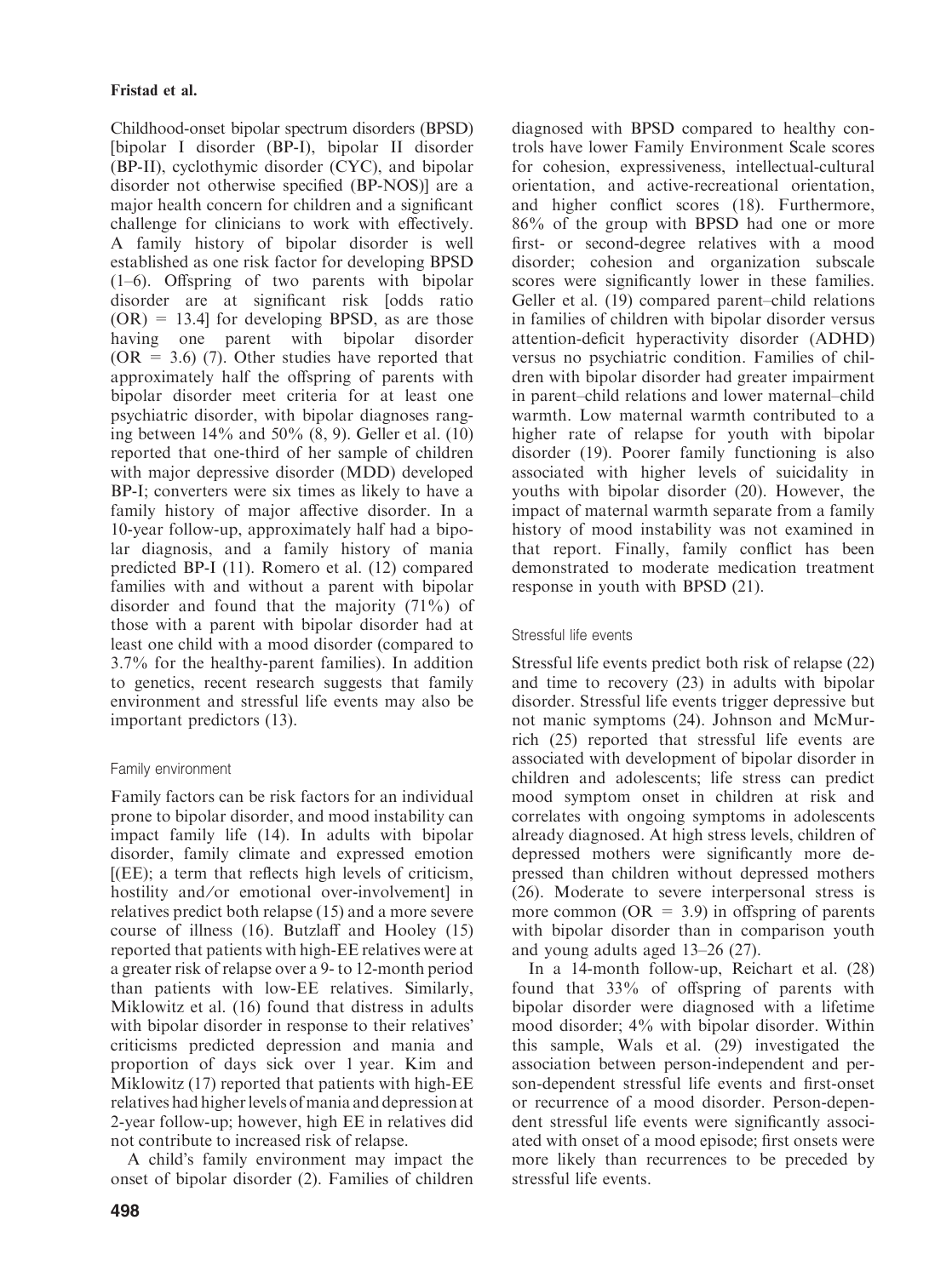## Purpose of this study

Given that several factors—including family history of bipolar disorder, family environment and stressful life events—play important but not exclusive roles in predicting the diagnosis of BPSD in youth, this study examines the relative contribution of family history, family environment and stressful life events in predicting which youth seeking outpatient care will have a diagnosis of BPSD. The following hypotheses were tested:

- (i) History of manic symptoms in biological parents will be a robust predictor of BPSD, even after accounting for current parentreported manic symptoms in the child; and
- (ii) Stressful life events and family environment each will provide a small but meaningful increase in predicting BPSD after accounting for current symptoms and family history.

## Materials and methods

### **Procedures**

Institutional Review Boards at each of the four Longitudinal Assessment of Manic Symptoms (LAMS) sites (Case Western Reserve University, Cincinnati Children's Hospital Medical Center, the Ohio State University, and the University of Pittsburgh Medical Center/Western Psychiatric Institute and Clinic) approved all protocol procedures. A two-phase study design was utilized, as described below.

#### Participant ascertainment

Screening. The source population consisted of all eligible patients aged between 6 and 12 years visiting nine child outpatient mental health clinics (two in Cleveland, one in Cincinnati, five in Columbus, and one in Pittsburgh) associated with universities in the LAMS study. Exclusion criteria included: (i) a prior clinic visit within the preceding year, (ii) not being accompanied by a parent or legal guardian, (iii) having a parent who did not understand or speak English, and (iv) having a sibling or other child living in their household who had already participated in LAMS screening (30).

Adults accompanying eligible children were approached and voluntarily provided written informed consent for participation in the screening portion of the study. Parents ⁄ guardians completed the Parent General Behavior Inventory 10-item Mania Scale (PGBI-10M) (31, 32) to screen for elevated symptoms of mania (ESM). Items comprising the PGBI-10M describe hypomanic, manic,

#### Risk factors: bipolar disorder in youth

and biphasic symptoms and have been reported to discriminate BPSD in youth from other diagnoses (32). Items are scored from 0 (never or hardly ever) to 3 (very often or almost constantly); total scores range from 0 to 30, with higher scores indicating greater symptoms.

Longitudinal study. Each patient whose parent/ guardian rated the child  $\geq 12$  (ESM+) on the screening PGBI-10M was invited to participate in the longitudinal portion of the LAMS study. A smaller comparison group of patients who scored 11 or lower (ESM-) matched on age, sex, race, ethnicity, and Medicaid status was also selected. Of a total of 1124 children who screened  $ESM +$ , 621 or 55% accepted the invitation. There were no sociodemographic differences between children ⁄families agreeing to enroll in the longitudinal study and those who did not. The mean time interval between screening and baseline assessment was 45.5 [standard deviation  $(SD) = 41.4$ ] days. ESM– children were selected from the available pool to match on age ( $\pm$  2 years), sex, race/ethnicity and insurance status; 86 children without ESM (ESM-) were included in the longitudinal cohort (30). It was anticipated that some, but not all children who were ESM+ would receive diagnoses of a BPSD upon completion of the baseline assessment described below.

#### Baseline assessment

Demographics. Information including age, sex, race, ethnicity, and health insurance status was obtained from parents ⁄ guardians.

Diagnoses. Children and their guardians were administered the Schedule for Affective Disorders and Schizophrenia for School-Age Children-Present and Lifetime Episode (K-SADS-PL) (33) with additional depression and manic symptom items derived from theWashingtonUniversityKiddie Schedule for Affective Disorders (WASH-U K-SADS) (34, 35). Items assessing nonverbal communication, the child's relationship with others, shared enjoyment, and social-emotional reciprocity according to DSM-IVcriteriawereadded to theKSADS-PL to screen for pervasive developmental disorders (PDDs). The resulting instrument, the K-SADS-PL-W, is a semistructured interview that assesses current and lifetime psychiatric diagnoses and time course of each illness. In this report, only current diagnoses at baseline assessment are presented.

Unmodified DSM–IV diagnostic criteria were used. Criteria for BP-NOS were clarified to follow those criteria used in the Course and Outcome of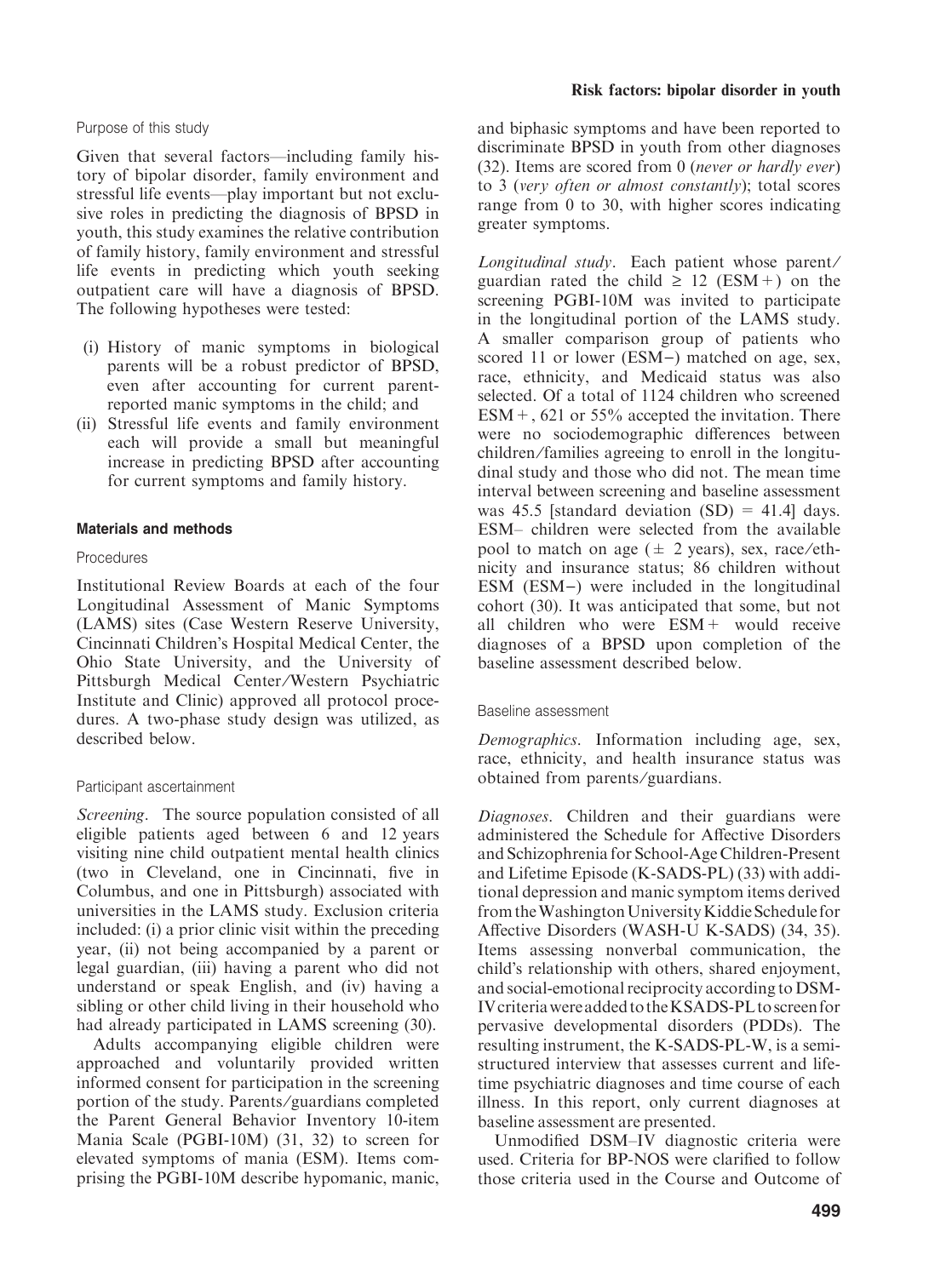Bipolar Youth (COBY) study (36) and were operationalized as follows: (i) elated mood plus two associated symptoms of mania (e.g., grandiosity, decreased need for sleep, pressured speech, racing thoughts, and increased goal-directed activity), or irritable mood plus three associated symptoms of mania; (ii) change in the participant's level of functioning (increase or decrease); (iii) symptoms must be present for  $\geq 4$  hours within a 24-hour period; and (iv) the participant must have had  $\geq 4$  such episodes, or a total of four days of the above-noted symptom intensity in his/her lifetime. All diagnoses were reviewed and confirmed by a licensed child psychiatrist or psychologist.

Parent report of manic symptoms. The PGBI-10M, on which the parent reports on the child's symptoms, was repeated at baseline.

Family history. The Family History Screen (FHS) (37, 38) collected information on 15 proxy psychiatric disorders and suicidal behavior in biological parents. In this study, symptoms of DSM-IV-TR defined mania were evaluated. Individuals were considered positive for a parental history of mania (PHM) if one (score  $= 0.5$ ) or both (score  $= 1.0$ ) parents endorsed yes for 'extreme elated mood' plus three supporting symptoms (extreme or nonextreme more talkative, inflated self-esteem, decreased need for sleep, racing thoughts, distractible, restless, and excessive involvement in pleasurable activities) or yes for 'extreme irritability' plus four supporting symptoms. In cases where there were missing data, if enough symptoms were known to meet the above criteria, the parent was scored positively. If the parent could not meet criteria even if missing symptoms were available (e.g., if neither extreme elated mood nor extreme irritable mood was endorsed), the parent was scored negatively. If there was uncertainty regarding whether or not a parent would or would not meet criteria if missing symptoms were known, the parent was scored as unknown and that child was not included in this sample. This proxy diagnosis ensures sufficient symptoms for a diagnosis of bipolar disorder, although it does not verify sufficient duration, impairment, or episodicity. Thus, the conservative term 'parental history of mania' is used to describe this variable.

Family environment. The Parent Stress Survey (PSS) (39) was used to assess parental stress related to raising a psychiatrically impaired child. The PSS is a 25-item parent self-report instrument; each item has a yes or no response to document occurrence of the event, followed by a Likert-type scale, with response choices ranging from 0 (not at all stressful) to 4 (very stressful), to measure the severity of stress experienced. The total score is the sum of the 25 Likert-type items and ranges from 0 (no stress) to 100 (high stress). The questionnaire has a coefficient alpha of 0.87 (40).

Stressful life events. The Stressful Life Events Schedule (SLES) (41) collected information on occurrence, date of occurrence, duration, and perceived threat of events experienced by the youth. The SLES also allows for the determination of whether an event was independent or dependent of behaviors of the child or adolescent. The SLES has shown good test–retest reliability  $(\kappa = 0.68)$ .

## Interviewer training and inter-rater reliability

Before conducting interviews, interviewers completed formal training, rated taped or live interviews, then were observed. To prevent posttraining rater drift, all interviewers rated taped administrations of the K-SADS-PL-W taped at each site throughout the course of the study. Kappas were: 0.82 for K-SADS-PL-W psychiatric diagnoses in general and 0.93 for bipolar diagnoses in particular, indicating high levels of diagnostic agreement (42).

## Statistical analyses

Descriptive statistics and relative risk. Prior to examining hypotheses, descriptive statistics (means and standard deviations) and independent samples t-tests compared each of the five main predictors: (i) screening PGBI-10M, (ii) baseline PGBI-10M, (iii) PHM, (iv) PSS, and (v) SLES for participants with versus without BPSD. To provide the predictive value of each variable independent of other predictors, scores were dichotomized and relative risk estimates were computed: (i) screening PGBI- $10M <$  or  $\geq 12$ ; (ii) baseline PGBI-10M  $<$  or  $\geq 12$ ; (iii) any versus no biological parent family history of mania (PHM); (iv)  $PSS < or \ge 9$ ; and (v) SLES  $\le$  or  $\ge$  8.5. As the PSS and SLES do not have wellestablished cut scores, these scores were chosen based on median splits to provide a rough examination of predictive value, with the understanding this might underestimate predictive value. Relative risk values estimate the risk of BPSD in the absence of other factors and can be helpful for situations in which clinical data are incomplete. Categorical measures also tend to be easier for clinicians to interpret. However, artificially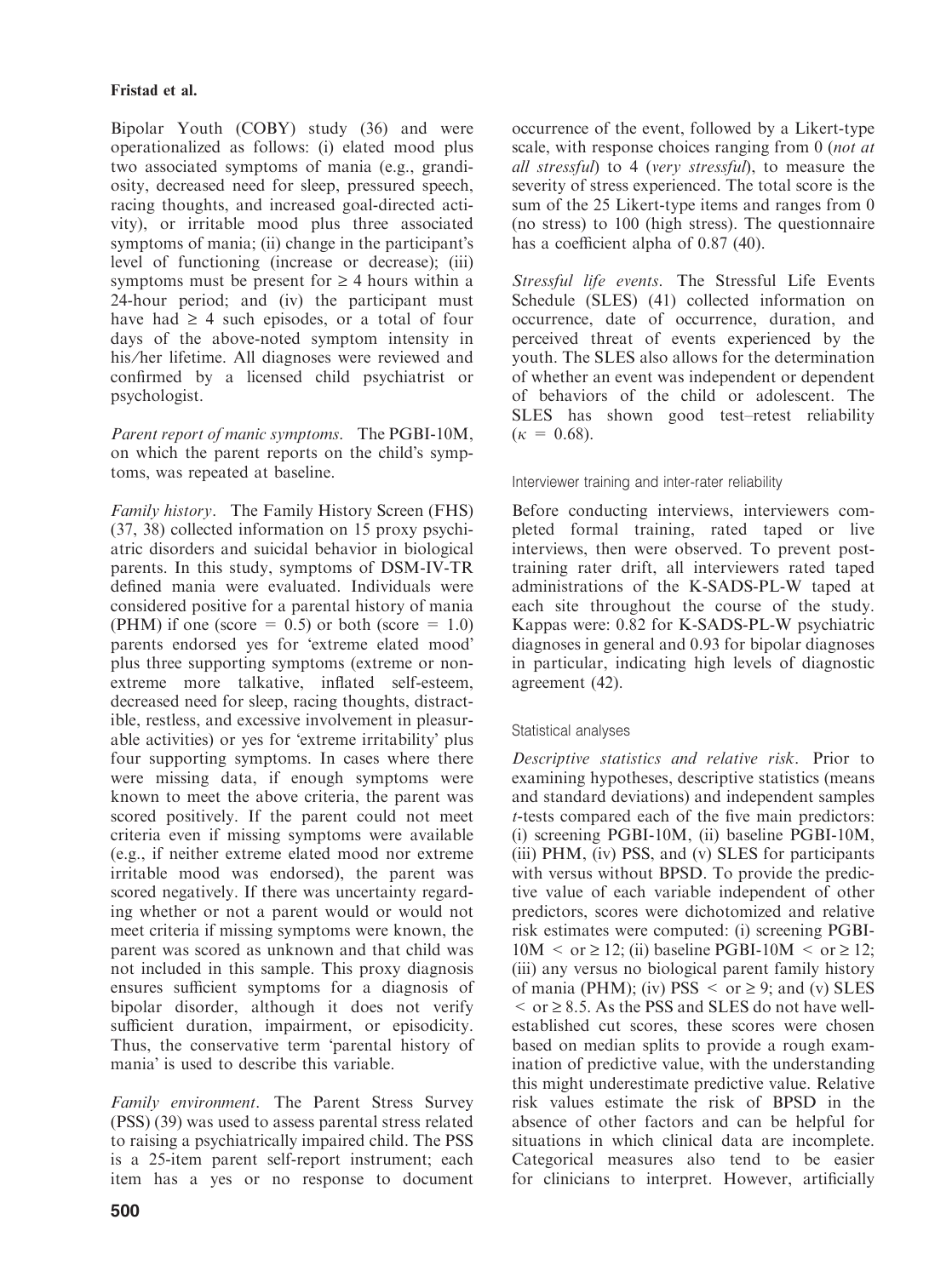dichotomized measures may have decreased predictive power (43).

Hypothesis testing. To examine the hypotheses, two hierarchical logistic regressions used BPSD diagnosis of the child as the dichotomous dependent variable (criterion). In the first iteration, screening PGBI-10M scores were entered in step 1, baseline PGBI-10M scores in step 2, PHM in step 3, PSS in step 4, and SLES in step 5. The importance of PHM (Hypothesis 1) was examined by comparing increments in  $R^2$  from step 2 to step 3. The second iteration of the regression switched order of input for stressful life events and family environment to examine incremental validity of each predictor in the absence of the other. Relative importance of stressful life events and family environment (Hypothesis 2) was evaluated by comparing increments in  $R^2$  between step 3 and step 5 for the first and second iterations of the regression equation. Significant and meaningful increments at both steps would support the assertion that both stressful life events and family environment are important predictors of BPSD diagnosis. A significant ( $p < 0.05$ ) and meaningful  $(\Delta R^2 \ge 0.03)$  increment in prediction was required to consider the hypothesis supported. Continuous measures were included in these regressions to maximize predictive accuracy for each measure.

## Table 1. Demographic characteristics for individuals with and without a BPSD

For Race and Insurance status, Cohen's d was calculated comparing White and all remaining races and any Medicaid and all remaining insurances.

ADHD = attention-deficit hyperactivity disorder; BPSD = bipolar spectrum disorder; SD = standard deviation.

#### **Results**

#### Sample description

Of 707 individuals enrolled in LAMS (621 with ESM+ and 86 ESM–), 692 had screening and baseline PGBI-10M scores as well as clinical diagnoses at baseline. Of these, 629 youth [148 with BPSD  $(24\%)$ , and 481 with no BPSD  $(76\%)$ ] had assessed history of manic symptoms for both biological parents as well as completed PSS and SLES measures. Nearly one-quarter (23.5%) of the 629 youth with complete data had a BPSD: 64 (10.2%) had BP-I, three (0.5%) had BP-II, 10 (1.6%) had CYC, and 71 (11.3%) had BP-NOS. Table 1 presents demographic characteristics for individuals with and without a diagnosis of BPSD.

Individuals with BPSD were older (Cohen's  $d = 0.44$ ) and more likely to be female (Cohen's  $d = 0.26$ . Thus, additional post-hoc analyses were conducted for boys versus girls and younger (i.e., 6–8 year old) versus older (i.e., 9–12 year old) children. There were no significant differences in race, ethnicity, or insurance status (largest Cohen's  $d = 0.13$ ).

#### Risk factors

Descriptive and inferential statistics and relative risk. Table 2 presents descriptive and inferential statistics and relative risk for the five predictors. As

|                                  | <b>BPSD</b><br>$(n = 148)$ | No BPSD<br>$(n = 481)$ | $t/\gamma^2$ (p-value) | Cohen's a |
|----------------------------------|----------------------------|------------------------|------------------------|-----------|
| Age, mean (SD) at screening      | 9.67(2.10)                 | 9.04(1.86)             | 3.28(0.001)            | 0.44      |
| Sex (% male)                     | 58.1                       | 72.3                   | 10.73 (0.001)          | 0.26      |
| Race (%)                         |                            |                        |                        |           |
| White                            | 70.3                       | 63.2                   | 3.84(0.428)            | 0.13      |
| African American                 | 20.9                       | 28.3                   |                        |           |
| Multi-racial or other race       | 8.8                        | 8.5                    |                        |           |
| Ethnicity (% Hispanic)           | 2.7                        | 4.2                    | 0.65(0.419)            | 0.06      |
| Insurance status (%)             |                            |                        |                        |           |
| Medicaid                         | 48.0                       | 53.8                   | 2.88(0.411)            | 0.10      |
| Private                          | 42.6                       | 39.5                   |                        |           |
| Medicaid and private             | 6.8                        | 5.4                    |                        |           |
| Self-pay                         | 2.7                        | 1.2                    |                        |           |
| Diagnoses, n (%)                 |                            |                        |                        |           |
| Any ADHD                         | 106 (71.6)                 | 371 (77.1)             | 1.88(0.171)            | 0.11      |
| Any disruptive behavior disorder | 63 (42.6)                  | 263 (54.7)             | 6.65(0.010)            | 0.21      |
| Any anxiety disorder             | 48 (32.4)                  | 146 (30.4)             | 0.23(0.632)            | 0.04      |
| Any depressive spectrum disorder | 0(0)                       | 104(21.6)              | 38.34 (< 0.001)        | 0.51      |
| Any psychotic disorder           | 3(2.0)                     | 13(2.7)                | 0.21(0.648)            | 0.04      |
| Any autism spectrum disorder     | 5(3.4)                     | 35(7.3)                | 2.89(0.089)            | 0.14      |
|                                  |                            |                        |                        |           |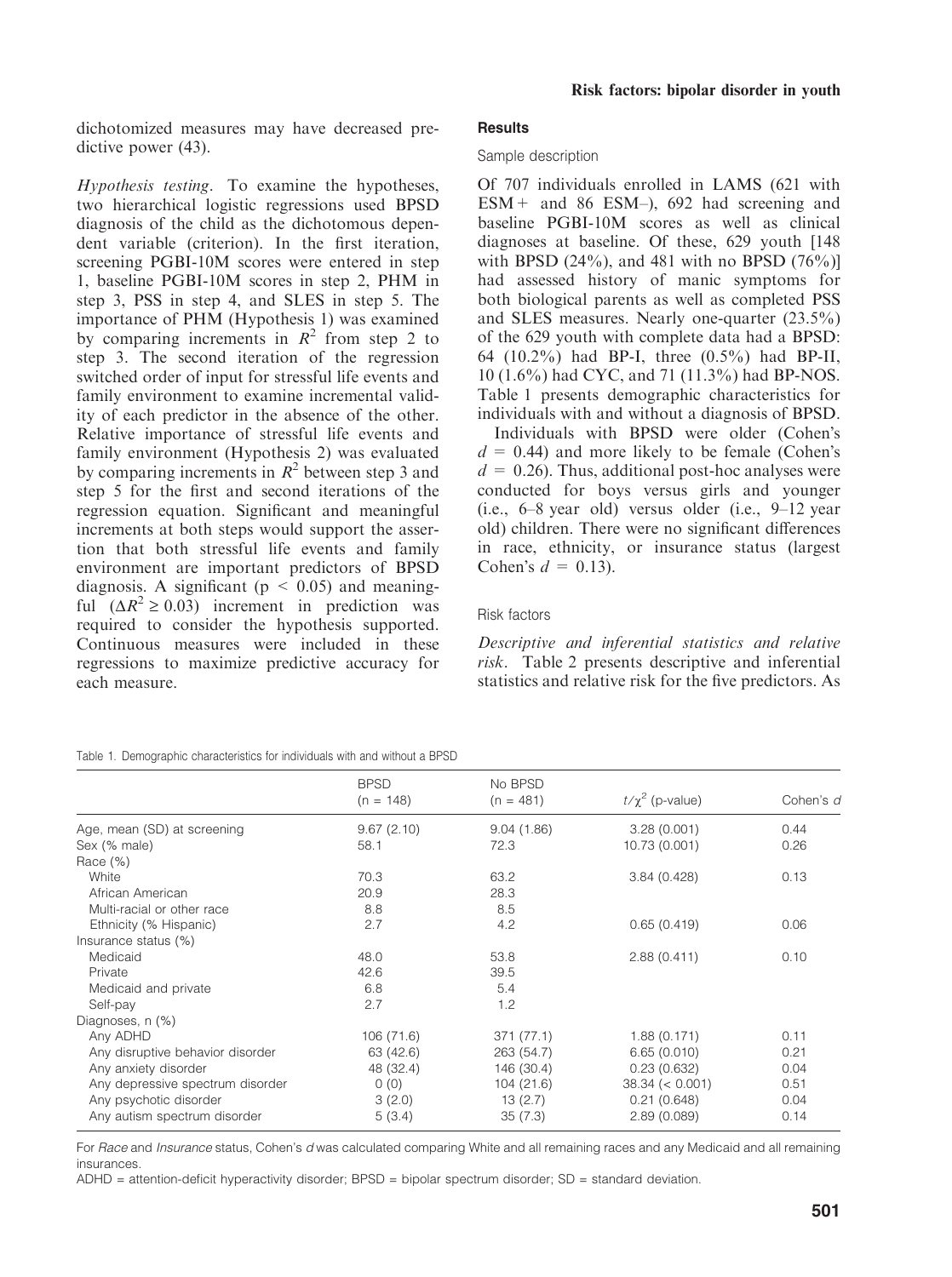## Fristad et al.

Table 2. Descriptive and inferential statistics and relative risk estimates for predictors of BPSD, separately by continuous and categorical coding

|                                                     | <b>BPSD</b><br>$(n = 148)$ | No BPSD<br>$(n = 481)$ | $t/\gamma^2$ (p-value) | Cohen's d | Relative risk<br>(95% CI) |
|-----------------------------------------------------|----------------------------|------------------------|------------------------|-----------|---------------------------|
| Continuous predictors, mean (SD)                    |                            |                        |                        |           |                           |
| Screening<br>PGBI-10M                               | 18.7(5.5)                  | 16.5(6.3)              | 3.99 (< 0.001)         | 0.36      |                           |
| <b>Baseline</b><br>PGBI-10M                         | 16.8(5.9)                  | 11.6(7.1)              | 9.00 (< 0.001)         | 0.76      |                           |
| PHM biological<br>parents                           | 0.2(0.3)                   | 0.1(0.2)               | 4.45 (< 0.001)         | 0.48      |                           |
| <b>Parent Stress</b><br>Survey                      | 10.1(4.3)                  | 8.3(4.3)               | 4.55 (< 0.001)         | 0.42      |                           |
| Stressful Life<br>Events Schedule                   | 10.1(5.3)                  | 9.0(5.9)               | 1.91(0.056)            | 0.19      |                           |
| Categorical predictors (%)                          | <b>BPSD</b>                | No BPSD                |                        |           |                           |
| Screening<br>$PGBI-10M \geq 12$                     | 96.6                       | 85.2                   | 13.80 (< 0.001)        | 0.30      | 3.93 (1.66-10.72)         |
| <b>Baseline</b><br>$PGBI-10M > 12$                  | 81.1                       | 49.3                   | 46.66 (< 0.001)        | 0.57      | $3.27(2.22 - 4.91)$       |
| Any PHM<br>biological parents                       | 36.5                       | 15.6                   | 30.31 (< 0.001)        | 0.45      | 2.23 (1.66-2.93)          |
| <b>Parent Stress</b><br>Survey $\geq 9$             | 63.5                       | 46.4                   | $13.32 \ (< 0.001)$    | 0.29      | $1.71(1.26 - 2.34)$       |
| <b>Stressful Life Events</b><br>Schedule $\geq 8.5$ | 54.7                       | 47.4                   | 2.43(0.119)            | 0.12      | $1.25(0.93 - 1.69)$       |

BPSD = bipolar spectrum disorder; PGBI-10M = Parent General Behavior Inventory 10-item Mania Scale; PHM = parental history of mania.

expected, children with BPSD consistently showed higher mania symptom levels at screening and baseline. BPSD was also associated with a significantly greater proportion of biological parents with a history of mania, significantly greater parenting stress, and marginally significantly greater frequency of stressful life events. After baseline PGBI-10M scores, the next most discriminating variables were biological parent's history of mania, then parenting stress, followed by screening PGBI-10M scores. Not surprisingly, dichotomizing the measures reduced these effects. Relative risk values demonstrate substantially increased risk from elevated symptoms of mania at screening and baseline. The value and confidence interval for the screening PGBI-10M score is larger than for the baseline PGBI-10M score due to a very small proportion of BPSD cases with low screening PGBI-10M scores (only five cases < 12; this smaller  $n$  leads to a larger standard error). Risk values were also substantial for family history and parent stress.

Logistic regression analyses. Table 3 presents results of iterative hierarchical logistic regressions predicting presence versus absence of BPSD. These regressions provided marginal support for Hypothesis 1. Specifically, PHM significantly increased prediction of child BPSD ( $p = 0.001$ ); however, the increase in variance was marginal Table 3. Iterative logistic regressions predicting bipolar spectrum disorder (BPSD) diagnosis (n = 629)

|                    |                                   | $\Delta \chi^2$<br>(p-value) | $\Delta R^2$ | Cumulative<br>$R^2$ |
|--------------------|-----------------------------------|------------------------------|--------------|---------------------|
| <b>Iteration 1</b> |                                   |                              |              |                     |
| Step 1             | Screening<br>PGBI-10M             | 16.10<br>(< 0.001)           | 0.038        | 0.038               |
| Step 2             | <b>Baseline</b><br>PGBI-10M       | 46.54<br>(< 0.001)           | 0.105        | 0.143               |
| Step 3             | PHM biological<br>parents         | 11.21<br>(0.001)             | 0.024        | 0.167               |
| Step 4             | Parent Stress<br>Survey           | 5.81<br>(0.016)              | 0.012        | 0.179               |
| Step 5             | Stressful Life<br>Events Schedule | 1.04<br>(0.307)              | 0.002        | 0.181               |
| <b>Iteration 2</b> |                                   |                              |              |                     |
| Step 4             | Stressful Life<br>Events Schedule | 0.05<br>(0.816)              | < 0.001      | 0.167               |
| Step 5             | <b>Parent Stress</b><br>Survey    | 6.80<br>(0.009)              | 0.014        | 0.181               |

PGBI-10M = Parent General Behavior Inventory 10-item Mania Scale; PHM = parental history of mania.

 $(\Delta R^2 = 0.024)$  and did not meet the *a priori* criteria ( $> 0.03$ ) for determining a *meaningful* increment. Additionally, classification accuracy increased minimally (76.5% prior to and 76.9% following the addition of PHM). Results provided only weak support for Hypothesis 2. PSS scores significantly increased prediction in both iterations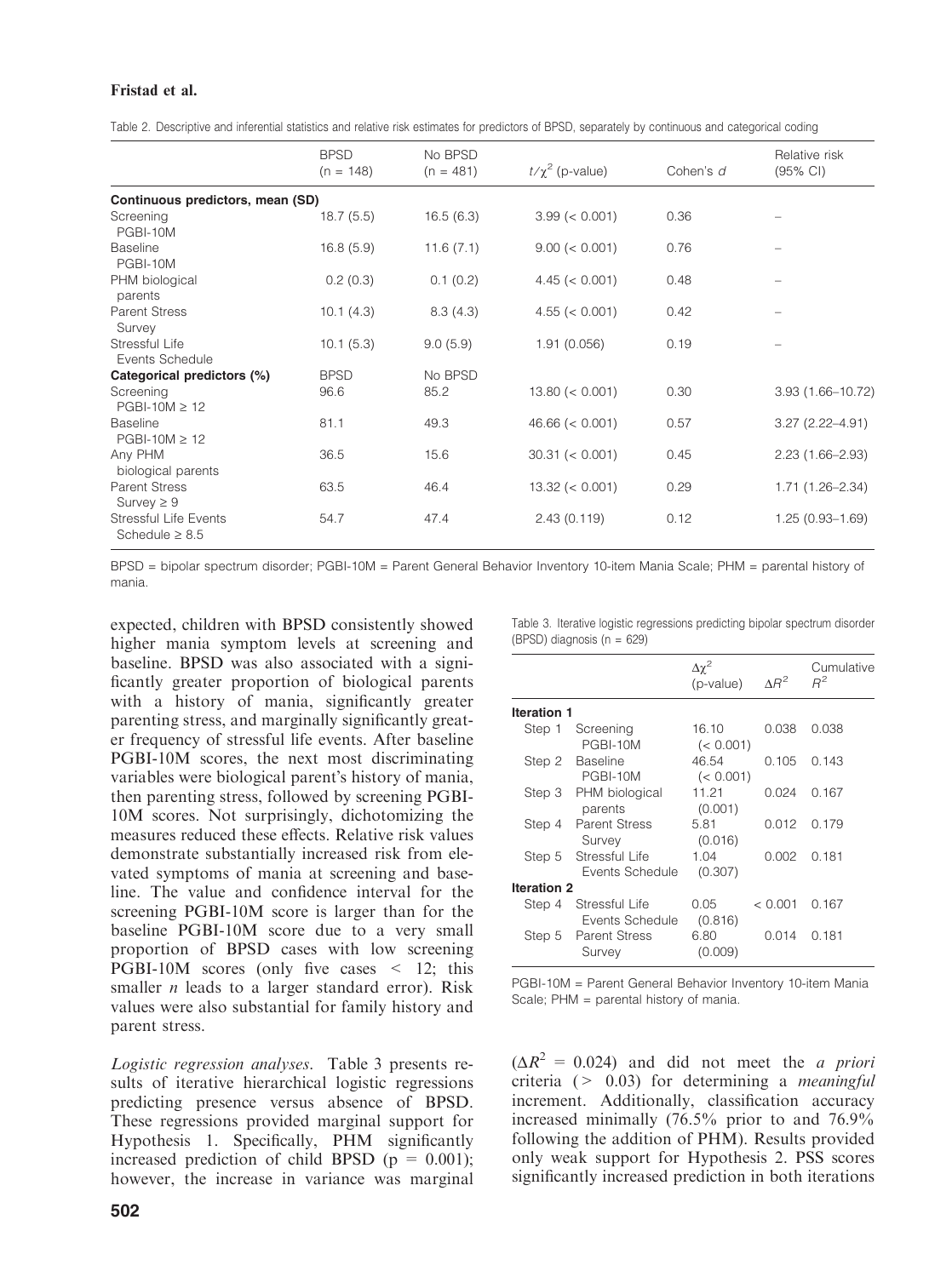of the regression, but did not provide a meaningful increment in variance ( $\Delta R^2 = 0.012$  and 0.014). SLES scores did not significantly increase prediction in either iteration of the regression (smallest  $p = 0.307$ ). The overall classification accuracy of the logistic regression equation including predictors was 77.6%. It should be noted this is an unweighted accuracy value, as logistic regression capitalizes on the modest base rate of BPSD (24% of all cases included in the regression) by overpredicting absence of BPSD. Logistic regression does not attempt to balance sensitivity and positive predictive value (PPV). The result is excellent specificity (0.96) but very low sensitivity (0.18).

Accounting for demographic differences. Differences in age and sex across BPSD and no-BPSD youth (Table 1) suggested that accounting for demographic factors might improve prediction. For this reason, logistic regression analyses were repeated after dichotomizing on sex and age (6–12) to determine whether predictors might differentially influence demographic subgroups (Table 4).

Recomputed logistic regression analyses indicated that predictors have somewhat different effects across subsamples. Baseline PGBI-10M scores were significant predictors for both boys  $(\Delta R^2 = 0.09, p < 0.0005)$  and girls  $(\Delta R^2 = 0.14,$  $p \leq 0.0005$ . However, in females, who comprised  $31\%$  of the sample (n = 195), PHM did not add to prediction of BPSD ( $\Delta R^2$  < 0.001, p = 0.829) but PSS scores did  $(\Delta R^2 = 0.03, p = 0.041)$ . Of note, the difference in  $\Delta R^2$  between boys and girls for PSS was marginal (0.01 for boys, and 0.03 for girls). Findings in males paralleled those of the entire sample. PHM made a significant and meaningful contribution ( $\Delta R^2 = 0.053$ , p < 0.001) to the prediction of BPSD while PSS scores did not  $(\Delta R^2 = 0.007, p = 0.145).$ 

Similarly, when younger  $(n = 314)$  versus older  $(n = 315)$  children were compared, baseline PGBI-10M scores and family history scores were significant predictors for both younger and older children (baseline PGBI-10M: younger,  $\Delta R^2 = 0.09$ , p < 0.0005 and older,  $\Delta R^2 = 0.11$ , p < 0.0005; family history, younger,  $\Delta R^2 = 0.03$ ,  $p = 0.008$  and older,  $\Delta R^2 = 0.02$ , p = 0.036). As in the full sample, parenting stress was not a significant predictor for the younger children ( $\Delta R^2 < 0.01$ , p = 0.235), but it approached significance for the older children  $(\Delta R^2 = 0.02, p = 0.053)$ . However, as with the findings for boys and girls, the difference in  $\Delta R^2$ between younger and older children for PSS was not clinically meaningful (0.01 for younger children, and 0.02 for older children).

Table 4. Regression results stratified by age, sex, and race

|                                   | Sex               |               |                      |               |
|-----------------------------------|-------------------|---------------|----------------------|---------------|
|                                   | Male (n = 434)    |               | Female ( $n = 195$ ) |               |
|                                   | β                 | $\Lambda R^2$ | β                    | $\Lambda R^2$ |
| Screening<br>PGBI-10M             | $-0.03$           | 0.03          | < 0.01               | 0.05          |
| <b>Baseline</b><br>PGBI-10M       | 0.10 <sup>a</sup> | 0.09          | 0.12 <sup>a</sup>    | 0.14          |
| PHM biological<br>parents         | 1.82 <sup>a</sup> | 0.05          | 0.13                 | < 0.01        |
| <b>Parent Stress</b><br>Survey    | 0.05              | 0.01          | 0.09 <sup>a</sup>    | 0.03          |
| Stressful Life<br>Events Schedule | $-0.02$           | < 0.01        | $-0.01$              | < 0.01        |

|                                   | Age               |                 |                    |               |
|-----------------------------------|-------------------|-----------------|--------------------|---------------|
|                                   | $6 - 8$ (n = 314) |                 | $9 - 12$ (n = 315) |               |
|                                   | β                 | $\triangle R^2$ | β                  | $\Lambda R^2$ |
| Screening<br>PGBI-10M             | < 0.01            | 0.05            | $-0.03$            | 0.03          |
| <b>Baseline</b><br>PGBI-10M       | 0.10 <sup>a</sup> | 0.09            | 0.11 <sup>a</sup>  | 0.11          |
| PHM biological<br>parents         | $1.40^a$          | 0.03            | $1.18^{a}$         | 0.02          |
| <b>Parent Stress</b><br>Survey    | 0.05              | 0.01            | 0.07 <sup>a</sup>  | 0.02          |
| Stressful Life<br>Events Schedule | $-0.03$           | < 0.01          | $-0.02$            | < 0.01        |

|                                   | Race/ethnicity                   |               |                     |               |
|-----------------------------------|----------------------------------|---------------|---------------------|---------------|
|                                   | White <sup>b</sup> ( $n = 395$ ) |               | Other ( $n = 234$ ) |               |
|                                   | β                                | $\Lambda R^2$ | β                   | $\Lambda R^2$ |
| Screening<br>PGBI-10M             | $-0.05$                          | 0.05          | 0.02                | 0.02          |
| <b>Baseline</b><br>PGBI-10M       | $0.14^{a}$                       | 0.16          | 0.04                | 0.02          |
| PHM biological<br>parents         | $1.51^a$                         | 0.03          | 0.88                | 0.03          |
| <b>Parent Stress</b><br>Survey    | 0.07 <sup>a</sup>                | 0.01          | 0.05                | 0.01          |
| Stressful Life<br>Events Schedule | $-0.02$                          | < 0.01        | < 0.01              | < 0.01        |

 $\beta$  = beta weight for variable in final model;  $\Delta R^2$  = change in variance accounted for at each step of the regression; PGBI-10M = Parent General Behavior Inventory 10-item Mania Scale; PHM = parental history of mania.

<sup>a</sup>Probability of final model  $\beta$  p < 0.05.

<sup>b</sup>White refers to Caucasian non-Hispanic individuals only.

#### **Discussion**

Base rates and risk factors

Approximately one-quarter of this sample seeking outpatient services, which was enriched with youth screening positive for potential manic symptoms,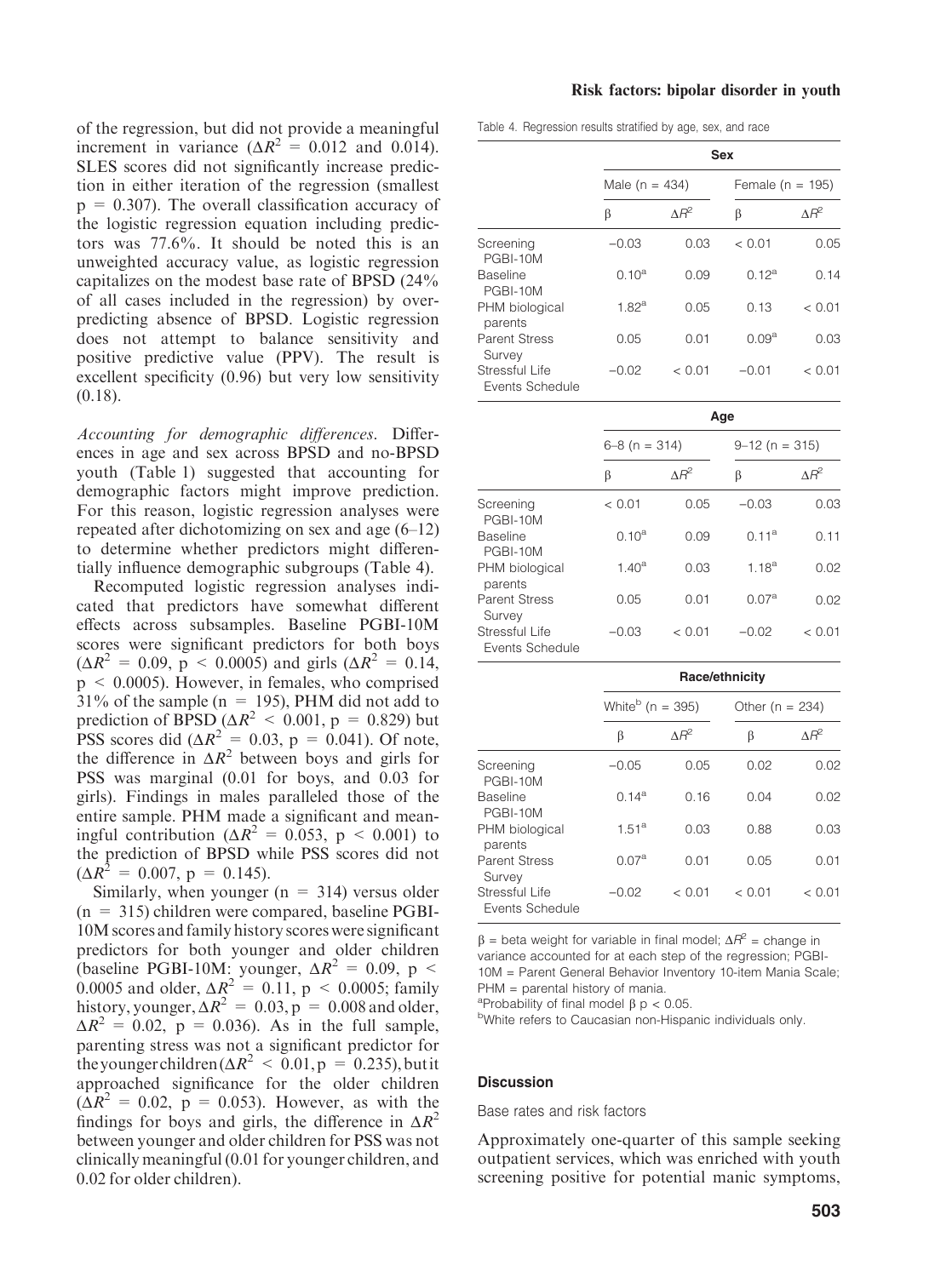## Fristad et al.

had a BPSD at baseline. When all measured risk factors (i.e., high scores on screen and baseline PGBI-10M, positive parental history for mania, and high scores on parental stress and stressful life events measures) were absent, rate of diagnosis was very low (2%). As risk factors were added, the likelihood of BPSD diagnosis increased. Rates nearly doubled if two risk factors were present, either high scores on both screening and baseline PGBI-10M or a high screening score on the PGBI-10M coupled with a positive parental history for mania. However, no combination of risk factors elevated risk over 50%. Relative risk appeared to plateau as additional predictors were added. Remarkably, even repeated elevations on a measure of manic symptoms did not increase the probability of BPSD above 50% in this clinical population. This may result from considerable sharing of symptoms between BPSD and other DSM disorders and underscores the need for comprehensive diagnostic evaluation.

Stressful life events were not a robust predictor of BPSD. The one exception to this was for children whose other three risk factors were negative (i.e., low screening and baseline scores on the PGBI-10M, and a negative parental history for mania). In that case, the probability of BPSD in the child quadrupled, from  $2\%$  to  $8\%$ , but remained well below the sample base rate of 24%.

## The role of screening versus baseline PGBI-10M scores

Screening PGBI-10M scores wereless discriminating than baseline scores. Screening scores may be more influenced by non-specific factors such as general distress or parents' desire to gain assistance for their child. Alternatively, perhaps baseline scores were more accurate merely because they were nearer chronologically to the diagnostic assessment. Regardless, failure of the PGBI-10M at either time to correctly classify the majority of children highlights the limitations of using paper-and-pencil measures. Such instruments will not be sufficient to 'make a diagnosis' in settings where the target of interest is uncommon. At present, diagnosis of BPSD can only be made by obtaining thorough clinicianfiltered information to clarify persistence of manic symptoms in the often complex evaluation of BPSD in youth, and it remains a challenging endeavor fraught with low agreement (44).

## Demographic differences

Several differences in risk factors between younger and older children and between boys and girls had trivial differences in the percent of variance accounted for. Only one finding, parent history of mania, resulted in a notable difference between boys and girls. A family history of mania in the biological parents accounted for a 5% increase in prediction for boys, but  $\langle 1\%$  (nonsignificant) prediction for girls. This finding requires replication before implications are drawn, as less than a third of the sample was female and of those, less than a quarter had BPSD.

## Limitations

Most notably, even with the best combination of risk factors, rates of BPSD did not exceed 50%. While this study carefully examined the *a priori* variables expected to aid diagnostic accuracy, further investigation of additional variables is clearly needed to develop better diagnostic guidelines. One purpose of the LAMS study is to track potential predictors and new diagnoses over time.

Another limitation, inherent to any study of BPSD in youth, is the lack of a gold standard for diagnosis. This study utilized the K-SADS supplemented by additional questions from the WASH-U K-SADS to provide a more thorough coverage of depressive and manic symptoms. While this is considered the best available method, it does not fully resolve ongoing concerns in the field about diagnosing mania in children.

## **Conclusions**

History of parental mania is a robust predictor of BPSD in high-risk youth. Parental stress predicted BPSD for older (i.e., 9–12) but not younger (i.e., 6–8) children, and for girls more than boys. Predictor models were limited, demonstrating the need for careful clinical assessment and for the need to follow high-risk youth longitudinally to identify other key factors to develop more accurate diagnostic predictors and other guidelines.

## Acknowledgements

This study was supported by the National Institute of Mental Health (NIMH) four-site Longitudinal Assessment of Manic Symptoms (LAMS) study (R01 MH073801, R01 MH073953, R01 MH073816, and R01 MH073967). We thank them for their support, but acknowledge that the findings and conclusions presented in this paper are those of the authors alone and do not necessarily reflect the opinions of NIMH.

## **Disclosures**

TWF has acted as a consultant to Shire Development, Inc. EAY has consulted with or received travel support from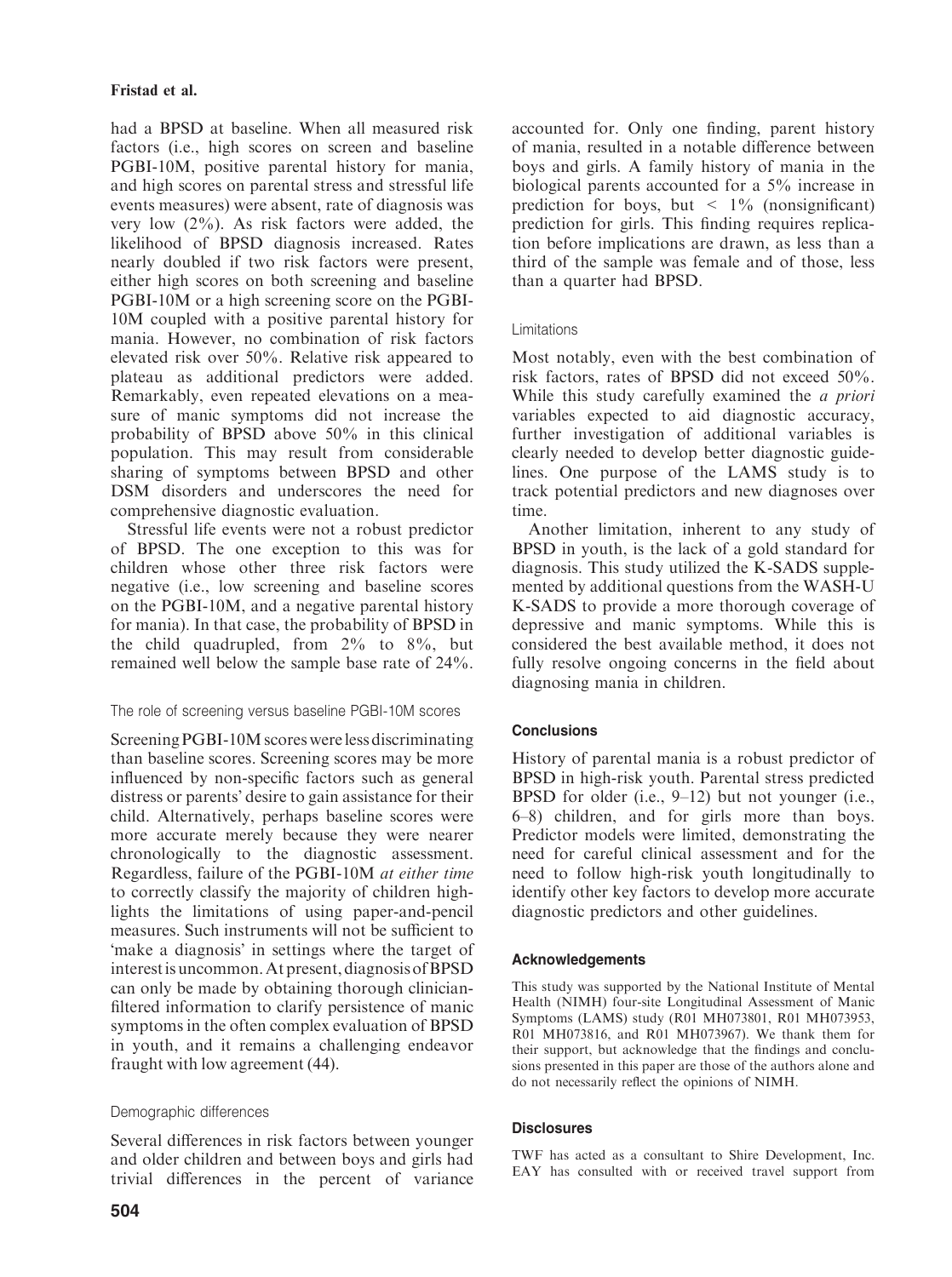Bristol-Myers Squibb and Lundbeck. BB receives or has received research support from, acted as a consultant to, and/or served on a speakers bureau for Forest Laboratories, Inc. and Schering Plough. LEA receives or has received research support from, acted as a consultant to, and/or served as a speaker for Abbott, Celgene, Eli Lilly & Co., McNeil, Novartis, Neuropharm, Organon, Shire, Sigma Tau, and Targacept. RLF receives or has received research support from, acted as a consultant to, received royalties from, and ⁄ or served on a speakers bureau for Abbott, Addrenex, Alexza, American Psychiatric Press, AstraZeneca, Biovail, Bristol-Myers Squibb, Eli Lilly & Co., Forest, GlaxoSmithKline, Johns Hopkins University Press, Johnson & Johnson, KemPharm, Lundbeck, Merck, National Institutes of Health, Neuropharm, Novartis, Noven, Organon, Otsuka, Pfizer, Physicians' Post-Graduate Press, Rhodes Pharmaceuticals, Roche, Sage, Sanofi-Aventis, Schering-Plough, Seaside Therapeutics, Sepracore, Shionogi, Shire, Solvay, Stanley Medical Research Institute, Sunovion, Supernus Pharmaceuticals, Transcept Pharmaceuticals, Validus, WebMD, and Wyeth. MAF, KM, BWF, CD, RAK, DA, MKG, and SMH have no financial interests to disclose.

#### **References**

- 1. Akiskal H. Developmental pathways to bipolarity: are juvenile-onset depressions pre-bipolar? J Am Acad Child Adolesc Psychiatry 1995; 34: 754–763.
- 2. Chang K, Steiner H, Dienes K, Adelman N, Ketter T. Bipolar offspring: a window into bipolar disorder evolution. Biol Psychiatry 2003; 53: 453–460.
- 3. DelBello MP, Soutullo CA, Hendricks A, Niemeier RT, McElroy SL, Strakowski SM. Prior stimulant treatment in adolescents with bipolar disorder: association with age at onset. Bipolar Disord 2001; 3: 53–57.
- 4. Kovacs M, Devlin B, Pollock M, Richards C, Mukerji P. A controlled family history study of childhood-onset depressive disorder. Arch Gen Psychiatry 1997; 54: 613– 623.
- 5. Strober M, Carlson G. Bipolar illness in adolescents with major depression: clinical, genetic, and psychopharmacologic predictors in a three- to four-year prospective followup investigation. Arch Gen Psychiatry 1982; 39: 549–555.
- 6. Hodgins S, Faucher B, Zarac A, Ellenbogen M. Children of parents with bipolar disorder: a population at high risk for major affective disorders. Child Adolesc Psychiatr Clin N Am 2002; 11: 533–554.
- 7. Birmaher B, Axelson D, Monk K et al. Lifetime psychiatric disorders in school-aged offspring of parents with bipolar disorder: the Pittsburgh bipolar offspring study. Arch Gen Psychiatry 2009; 66: 287–296.
- 8. Chang KD, Steiner H, Ketter TA. Psychiatric phenomenology of child and adolescent bipolar offspring. J Am Acad Child Adolesc Psychiatry 2000; 39: 453–460.
- 9. Duffy A, Alda M, Jutchee S, Fusee C, Grof P. Psychiatric symptoms and syndromes among adolescent children of parents with lithium-responsive or lithium non-responsive bipolar disorder. Am J Psychiatry 1998; 155: 421–433.
- 10. Geller B, Fox L, Clark K. Rate and predictors of prepubertal bipolarity during follow-up of 6- to 12-year old depressed children. J Am Acad Child Adolesc Psychiatry 1994; 33: 461–468.
- 11. Geller B, Zimerman B, Williams M, Bolhofner K, Craney J. Bipolar disorder at prospective follow-up of adults who had prepubertal major depressive disorder. Am J Psychiatry 2001; 158: 125–127.

#### Risk factors: bipolar disorder in youth

- 12. Romero S, DelBello MP, Soutullo CA, Stanford K, Strakowski SM. Family environment in families with versus families without parental bipolar disorder: a preliminary comparison study. Bipolar Disord 2005; 7: 617–622.
- 13. Du Rocher Schudlich T, Youngstrom E, Calabrese J, Findling R. The role of family functioning in bipolar disorder in families. J Abnorm Child Psychol 2008; 36: 849–863.
- 14. Miklowitz DJ, Goldstein TR. Family-based approaches to treating bipolar disorder in adolescence: family-focused therapy and dialectical behavior therapy. In: Miklowitz DP, Cicchetti D eds. Understanding Bipolar Disorder: A Developmental Psychopathology Perspective. New York, NY: Guilford Press, 2010: 466–493.
- 15. Buttzlaff RL, Hooley JM. Expressed emotion and pychiatric relapse: a meta-analysis. Arch Gen Psychiatry 1998; 55: 547–552.
- 16. Miklowitz DJ, Wisniewski SR, Miyahara S, Otto MW, Sachs GS. Perceived criticism from family members as a predictor of the one-year course of bipolar disorder. Psychiatry Res 2005; 136: 101–111.
- 17. Kim EY, Miklowitz DJ. Expressed emotion as a predictor of outcome among bipolar patients undergoing family therapy. J Affect Disord 2004; 82: 343–352.
- 18. Belardinelli C, Hatch JP, Olvera RL, Fonseca M, Caetano SC, Nicoletti M. Family environment patterns in families with bipolar chidren. J Affect Disord 2008; 107: 299–305.
- 19. Geller B, Bolhofner K, Craney J, Williams M, DelBello M, Gunderson K. Psychosocial functioning in a prepubertal and early adolescent bipolar disorder phenotype. J Am Acad Child Adolesc Psychiatry 2000; 39: 1543–1548.
- 20. Algorta GP, Youngstrom EA, Frazier TW, Freeman AJ, Youngstrom JK, Findling RL. Suicidality in pediatric bipolar disorder: predictor or outcome of family processes and mixed mood presentation? Bipolar Disord 2011; 13: 76–86.
- 21. Townsend LD, Demeter CA, Youngstrom E, Drotar D, Findling RL. Family conflict moderates response to pharmacological intervention in pediatric bipolar disorder. J Child Adolesc Psychopharmacol 2007; 17: 843–851.
- 22. Ellicott A, Hammen C, Gitlin M, Brown G, Jamison K. Life events and the course of bipolar disorder. Am J Psychiatry 1990; 147: 1194–1198.
- 23. Johnson SL, Miller I. Negative life events and time to recovery from episodes of bipolar disorder. J Abnorm Psychol 1997; 106: 449–457.
- 24. Johnson SL. Life events in bipolar disorder: towards more specific models. Clin Psychol Rev 2005; 25: 1008–1027.
- 25. Johnson SL, McMurrich S. Life events and juvenile bipolar disorder: conceptual issues and early findings. Dev Psychopathol 2006; 18: 1169–1179.
- 26. Hammen C, Burge D, Adrian C. Timing of mother and child depression in a longitudinal study of children at risk. J Consult Clin Psychol 1991; 59: 341–345.
- 27. Ostiguy CS, Ellenbogen MA, Linnen A, Walker EF, Hammen C, Hodgins S. Chronic stress and stressful life events in the offspring of parents with bipolar disorder. J Affect Disord 2009; 114: 74–84.
- 28. Reichart CG, Wals M, Hillegers MHJ, Ormel J, Nolen WA, Verhulst FC. Psychopathology in the adolescent offspring of bipolar parents. J Affect Disord 2004; 78: 67–71.
- 29. Wals M, Hillegers MHJ, Reichart CG, Verhulst FC, Nolen WA, Ormel J. Stressful life events and onset of mood disorders in children of bipolar parents during 14-month follow-up. J Affect Disord 2005; 87: 253–263.
- 30. Horwitz S, Demeter C, Pagano M et al. Longitudinal assessment of manic symptoms (LAMS) study: back-